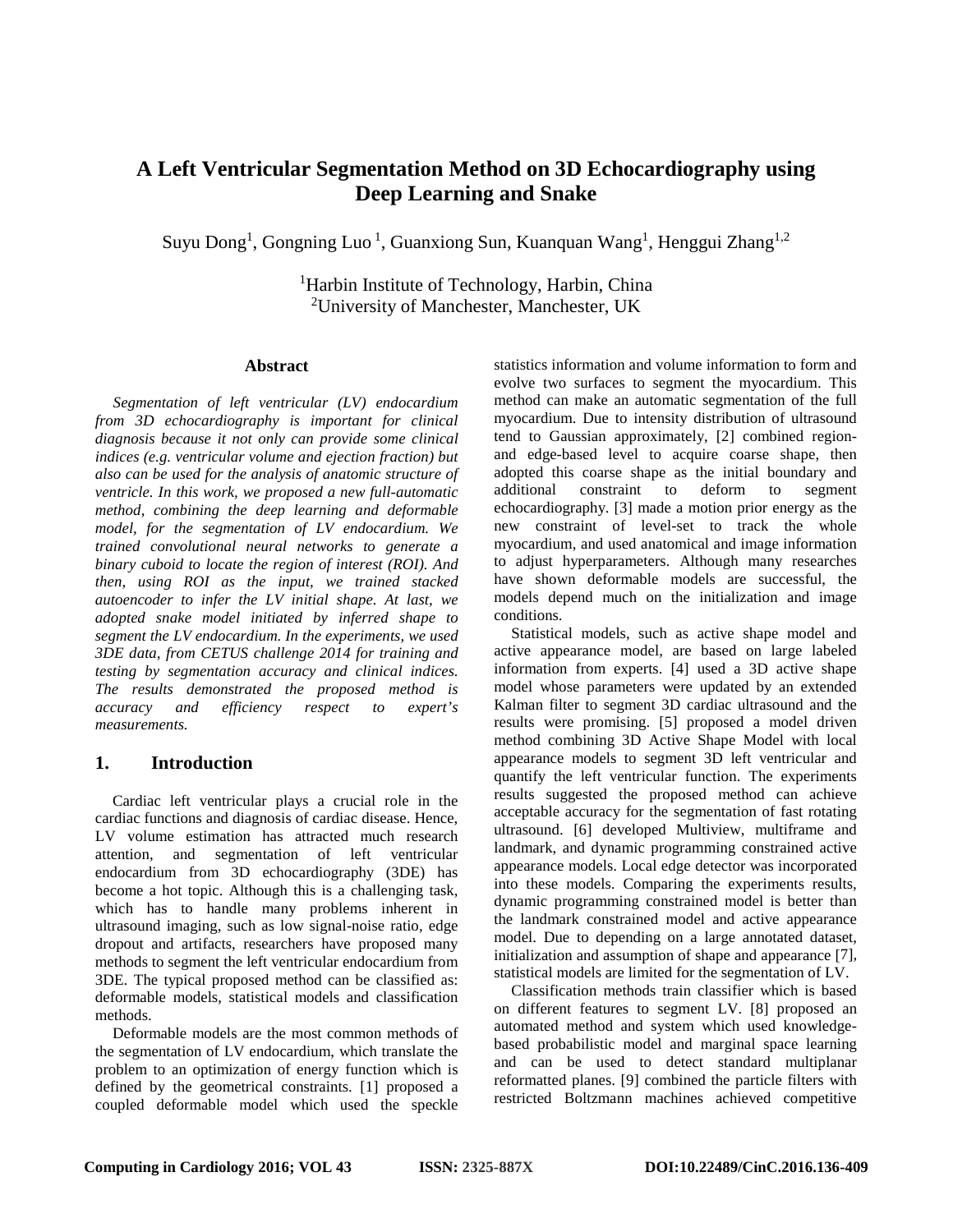

Figure 1. The proposed method combining the deep learning and deformable model.

tracking results. Analogous to statistical models, classification methods also need a large number of data. However, classification methods do not depend on assumption of shape and appearance.

Recently, deep learning methods are widely used to analyse different images, such as natural images[\[10\]](#page-3-9) and medical images [\[11-13\]](#page-3-10), and achieved better results. In this paper, we proposed a full-automatic method for segmentation of the left ventricle from 3DE using deep learning and deformable model. The experiments results show a good agreement with expert's measurements.

#### **2. Methods**

Inspired by the paper [\[14\]](#page-3-11), there are three parts of our method combining deep learning and deformable model. As Figure 1 shown, they are the location of the region of interest (ROI) (using convolutional neural network), the inference of LV initial shape (using stacked autoencoders) and segmentation (using GVF-Snake).

## **2.1. Location of the region of interest**

Accuracy and efficiency are important for the segmentation algorithm of LV. To improve the accuracy and efficiency of our algorithm, we located the region of interest (ROI).

Due to 3DE data, we acquired a slice from the middle position of the original volumes for every volume firstly. These slices representing original volumes were treated as the inputs of the convolutional neural network. The convolutional neural network contained one convolutional layer, one pooling layer and one fully connected layer. For convolutional layer, there were 16 filters whose size is 31\*31. We also adopted the sigmoid as the activation function. Feature maps were acquired by convolved input images. We used maximum pooling to sub-sample the feature maps. The size and stride are 2\*2 and 2, respectively. And then, the pooling features were used as the inputs of fully connected layer which had 512 units and achieved logistic regression. At last, we acquired the center of mask. Because of the center of ROI is same with the center of the mask, we cropped a ROI of size 128\*128.

Based on the mask, we built a cuboid which size is 128\*128\*h. For every volume, h denotes the maximum value of z-axis. This cuboid was used for the location of

# region of interest in 3D volumes.

#### **2.2. Inference of LV initial shape**

Deformable models depend much on initialization. So, a good initialization is needed for our segmentation algorithm. In this paper, a stacked autoencoder was used to infer the LV initial shape.

Stacked autoencoder [\[15\]](#page-3-12) , which treats the outputs of previous layer as the inputs of the next layer, consists of several sparse autoencoders. Figure 2 shows the details of stacked autoencoder. The computation of stacked autoencoder is following:

$$
z^k = f(w_k * a^k + b_k)
$$
 (1)

$$
a^{k+1} = f(z^{k+1})
$$
 (2)

Our stacked autoencoder had one input layer, three hidden layer and one output layer. For every ROI, we acquired three slices of volume. We used these slices as the inputs of the stacked autoencoder. Finally, we got three binary masks, which had the corresponding contours of slices of ROI. Based on these contours, we reconstructed initial appearance of ROI.



Figure 2. The Structure of Stacked autoencoder.

### **2.3. Segmentation**

In this paper, we used three-dimension GVF-snake to segment 3DE. Analogous to two-dimension deformable models, three-dimension GVF-snake is also based on the optimization of energy function. When the energy function achieved the minimum, GVF-snake acquired the three-dimension contours of objects. The three-dimension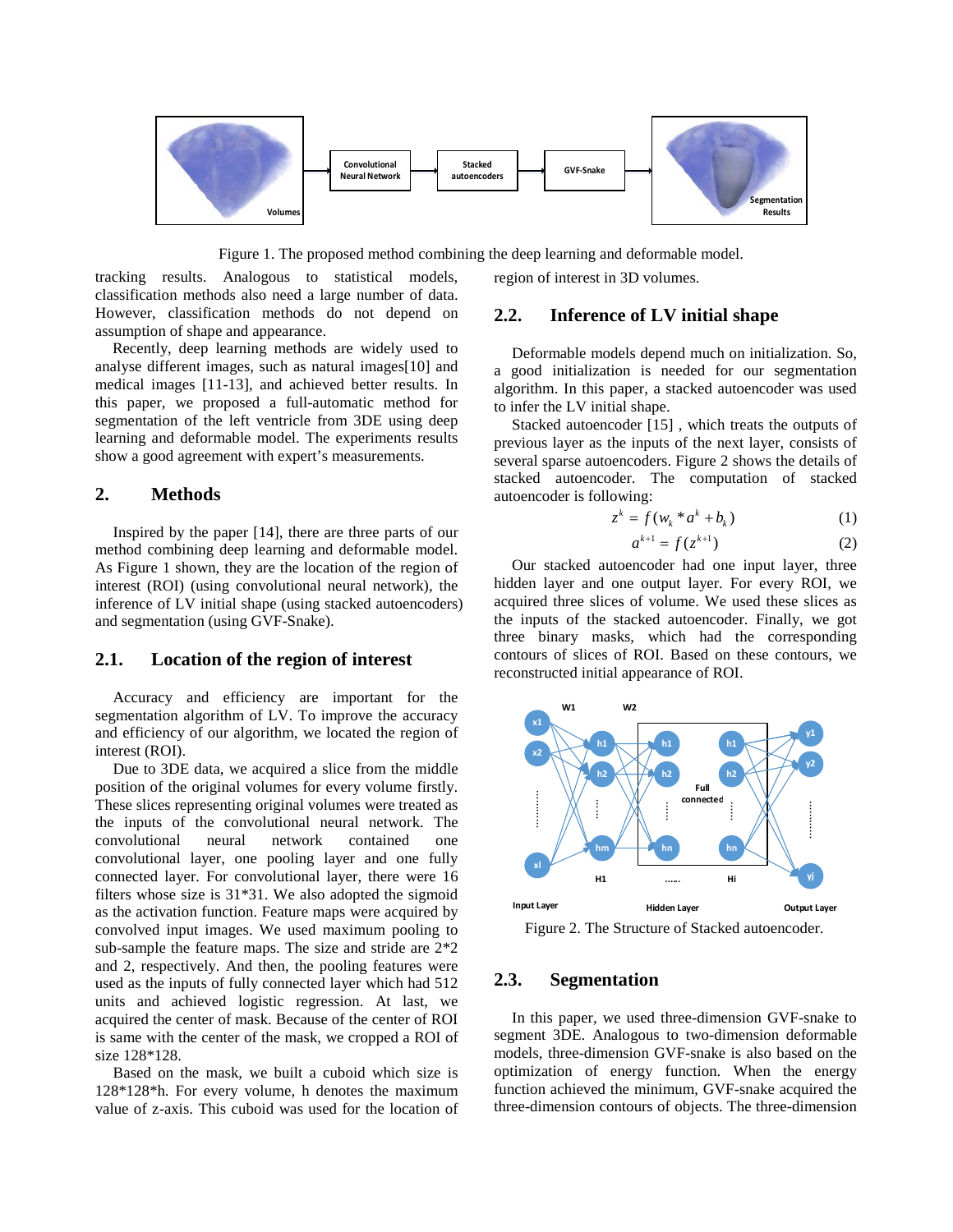contour and energy function are defined as formula (3) and formula (4), respectively:

$$
X(u) = [x(u), y(u), z(u)], \ u = (u^1, u^2) \in [0,1]^*[0,1] \tag{3}
$$

$$
E = \int \frac{1}{2} \left( \alpha \sum_{i=1}^{2} |X_i|^2 + \beta \sum_{i,j=1}^{2} |X_{ij}|^2 \right) + E_{ext}(X) du \tag{4}
$$

The first term and second term are internal energy and external energy, respectively.  $X_i$  and  $X_{ij}$  are the firstorder term and second-order term of  $\overline{X}$ , and they are controlled by parameter  $\alpha$  and  $\beta$ . The first-order term makes the contour plain and the second-term makes the contour continuous. The energy function is also optimized by gradient descent.

#### **3. Results**

#### **3.1. Datasets**

We used 3DE data from CETUS challenge 2014 [\[16\]](#page-3-13) for training and testing by segmentation accuracy (the mean of mean surface distance dM, hausdorff surface distance dH, modified dice similarity index  $D^*$ ). There are 45 sequences of 3D ultrasound volumes, 15 volumes of training set and 30 volumes of test dataset.

#### **3.2. Metrics**

In term of mean surface distance (dM), hausdorff surface distance (dH), modified dice similarity index  $(D^*),$ we compared the accuracy of our method with the ground truth from cardiologist [\[16\]](#page-3-13).  $S$  and  $S$ , denote the surface from proposed method and surface from ground truth, respectively. Mean surface distance measures the mean distance between  $S$  and  $S_t$ , it can be computed by

$$
d_M = \frac{1}{2} [\overline{d}(S, S_t) + \overline{d}(S_t, S)].
$$
\n(5)

Here,  $\overline{d}(S, S)$  indicts the mean distance between every voxel from *S* and the closest voxel from  $S_t$ , the  $\overline{d}(S_{\cdot},S)$  is computed in similar way. Hausdorff surface distance measures the maximum distance between *S* and  $S_t$ . Modified dice similarity index measures the overlap of surface and is computed by  $D^* = \frac{\sum_{i=1}^{N} V_i}{V + V_i}$  $D^* = \frac{2(V \cap V)}{V}$ +  $=\frac{2(V\cap V_t)}{V}$ . *V* and

 $V<sub>t</sub>$  denotes the volume from proposed method and ground truth.

Otherwise, the clinical performance of our method was measured by the modified correlation (corr\*) and standard deviation (std) of end-diastolic volumes (EDV),

end-systolic volumes (ESV) and ejection fractions. EF is calculated by

$$
EF = \frac{EDV - ESV}{EDV}
$$
 (6)

And modified correlation is the difference between 1 and correlation.

#### **3.3. Experiments results and discussion**

Table 1 showed the statistical results of ED and ES of mean surface distance, hausdorff surface distance and modified dice similarity index. These results illustrated that our method can achieve high accuracy. The location of ROI and inference of initial shape improved the accuracy of segmentation. The location of ROI made the influence of the surrounding tissue of segmentation lower. Meanwhile, the location also saved computing time. The

Table 1. Print sizes for different parts of the manuscript.

|    | dM   | dН   | D*    |
|----|------|------|-------|
|    | (mm) | (mm) | (val) |
| ED | 2.20 | 8.34 | 0.112 |
| ES | 2.56 | 8.46 | 0.160 |

inferred shapes were good initializations of deformable model. They closed to the contours of volumes, which made optimization of deformable model was better and faster. It means that the location of ROI and inference of initial shape improved the accuracy and efficiency, simultaneously.

Figure 3 showed the evaluation of clinical index, which compared the results of the proposed method with the ground truth. The modified correlation values of EDV, ESV and EF are 0.39, 0.40 and 0.267 respectively, and the corresponding standard deviations are 18.2 ml, 15.7 ml and 6.9. The agreement between our method and ground truth is low. However, it also suggested that our method is acceptable and has potential clinical applicability of LV volume estimation. To improve the segmentation accuracy and agreement with the ground truth, larger dataset and modified deformable model are needed. Larger dataset can be used to train and validate deep learning model. In this way, the location of ROI and initial shape will be better. Modified deformable model can provide other constraints which make the contour closer to ground truth.

# **4. Conclusion**

In this paper, we proposed a new full-automatic method, combining the deep learning and snake, for the segmentation of LV endocardium. Deep learning was used to locate the region of interest and infer the initial shape. Deformable model which was initialized by the